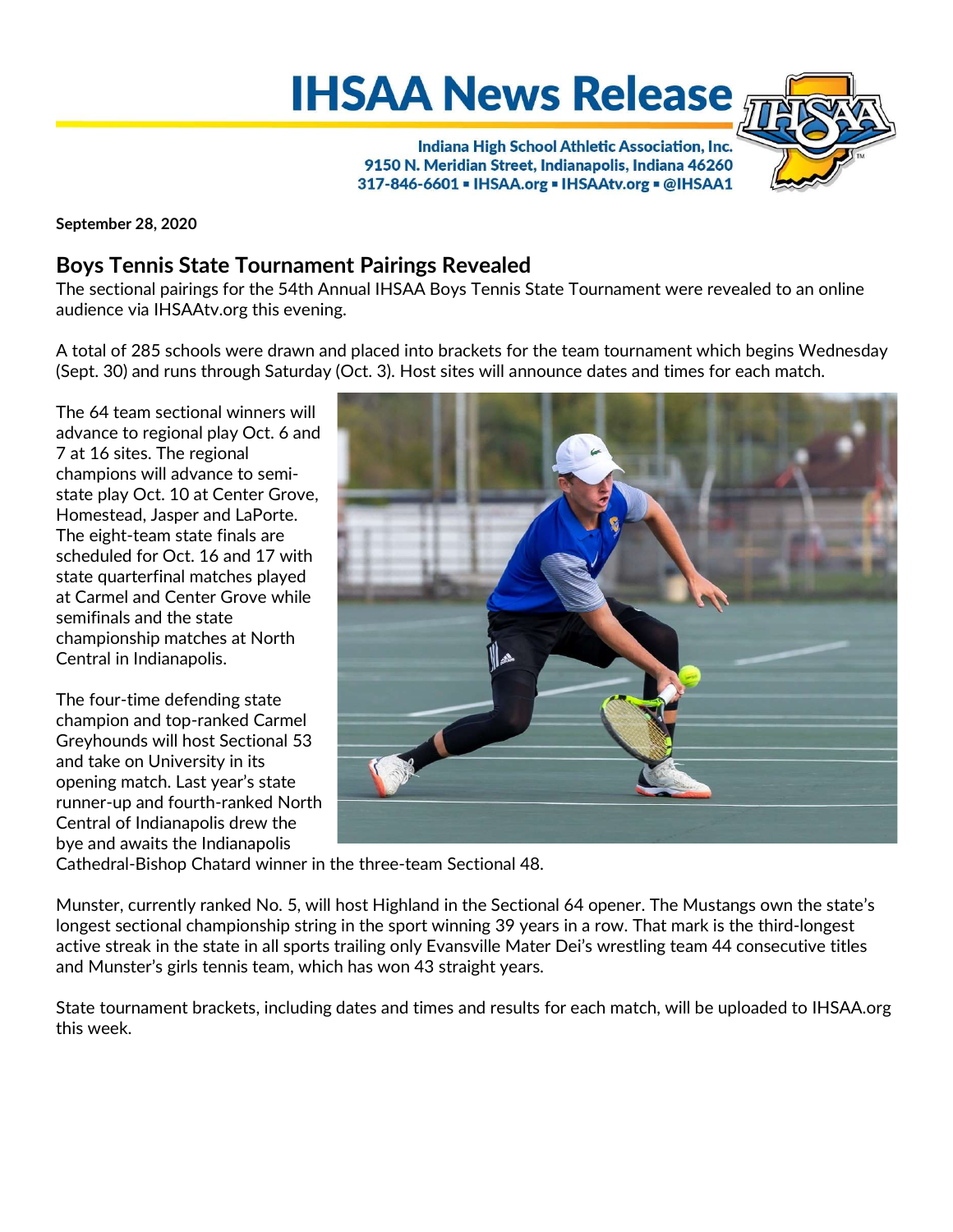#### Notables

# About the Draw

To conduct the random drawing for the state tournament, the IHSAA places ping-pong balls representing each school in a given sectional into a lottery-style air mix machine. A motorized fan in the bottom of the machine blows the balls around the inside of the transparent container and air then forces each ball up through a tube in random order. For example, the first ball retrieved from the machine will be the first placement in the first match with the second ball representing their opponent in that match. The third ball to come out is the third placement in the second match with the fourth ball their opponent in the second match. That same method is followed through all sectionals, regionals and semi-states to determine every team's placement in the bracket.

Schools Entered: 284 schools. 283 matches will be played over the three-week tournament.

# Defending Sectional Champions

Batesville, Bloomfield, Bloomington South, Borden, Brebeuf Jesuit, Bremen, Brownsburg, Carmel, Carroll (Fort Wayne), Castle, Center Grove, Columbus North, Connersville, Covenant Christian (Indianapolis), Crown Point, Culver Academies, DeKalb, Delta, Evansville North, Evansville Reitz, Floyd Central, Fort Wayne Bishop Dwenger, Fountain Central, Greensburg, Hamilton Southeastern, Hammond Morton, Homestead, Huntington North, Jasper, Jeffersonville, Knightstown, Kokomo, Lapel, LaPorte, Lawrence North, Loogootee, Marion, Merrillville, Mt. Vernon (Fortville), Munster, New Albany, North Central (Indianapolis), Northridge, Northview, NorthWood, Penn, Perry Meridian, Peru, Richmond, Roncalli, Seymour, South Bend St. Joseph, Southmont, Tecumseh, Terre Haute South, Twin Lakes, Valparaiso, Warsaw, Washington, West Lafayette, Westview, Winchester Community, Zionsville. \*Waldron did not enter this year's tournament.

# Most Consecutive Sectional Championships

39 by Munster (1981-current).

# Active Sectional Championship Streaks (Three or more years)

39: Munster. 33: Floyd Central. 27: Delta. 26: Castle. 18: Penn. 16: Culver Academies, New Albany. 14: Jasper. 13: Jeffersonville. 11: South Bend St. Joseph. 10: Carmel. 9: Greensburg, Lawrence North, North Central (Indianapolis). 8: Columbus North, Warsaw Community. 7: Lapel, Zionsville. 6: Homestead, Richmond, West Lafayette. 4: Covenant Christian (Indianapolis), Westview. 3: Center Grove, Fountain Central, Marion, Merrillville, Roncalli, Seymour.

# Top 10 All-Time Sectional Championships

46: Munster.

- 42: Columbus North, North Central (Indianapolis).
- 39: Jasper.
- 38: Homestead.
- 36: Floyd Central
- 35. Silver Creek.
- 34: Richmond.
- 33: Carmel.
- 32: Center Grove, Crown Point, Warsaw Community, West Lafayette.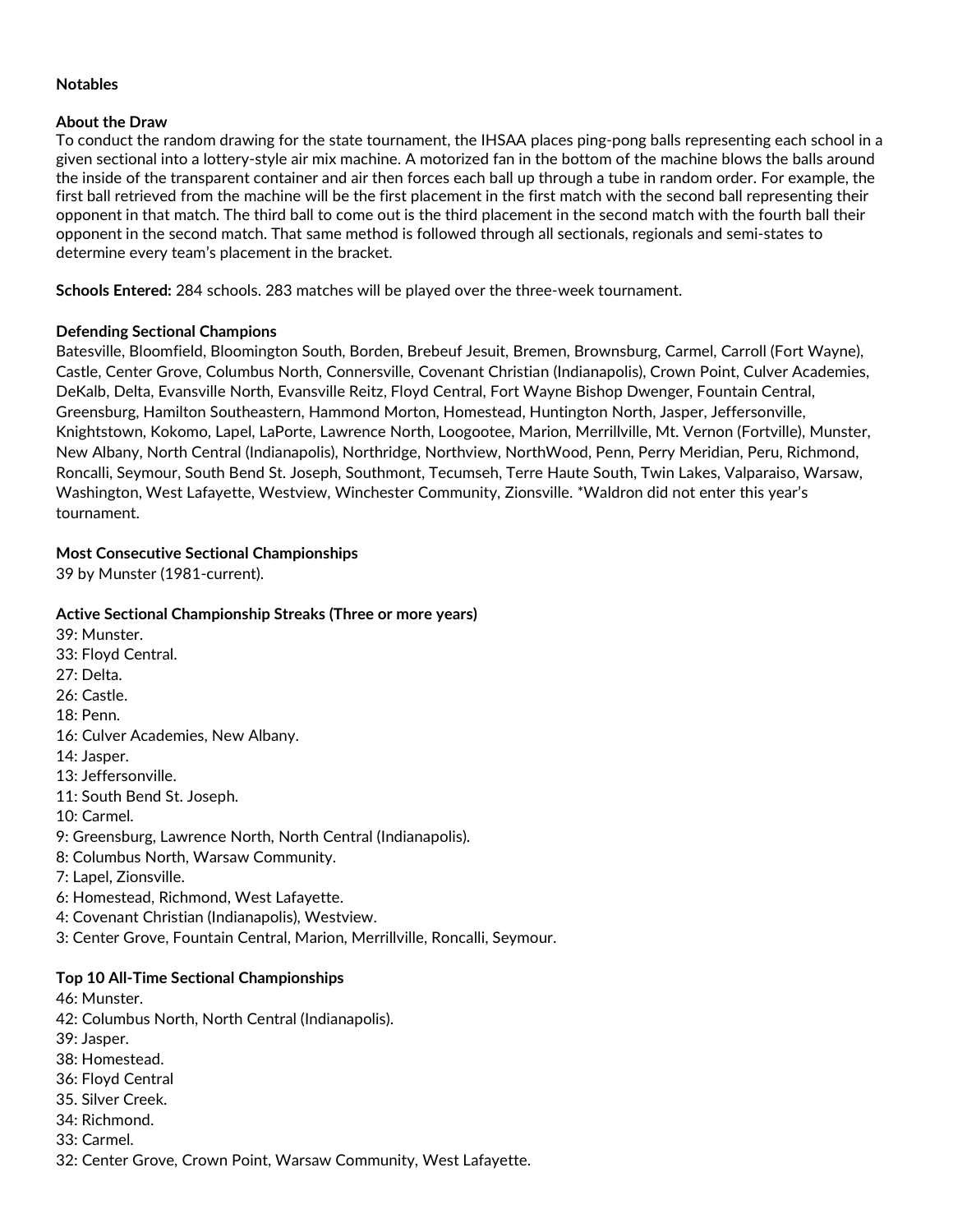#### **Sectionals**

Dates: Sept. 30-Oct. 3, 2020. Dates/Times determined by host school. Admission: Free.

#### 1. Brownsburg (5)

M1: Avon vs. Brownsburg. M2: Plainfield vs. Danville Community. M3: Mooresville vs. M1 winner. Championship: M2 winner vs. M3 winner.

# 2. Ben Davis (4)

M1: Indianapolis Cardinal Ritter vs. Ben Davis. M2: Covenant Christian (Indianapolis) vs. Speedway. Championship: M1 winner vs. M2 winner.

# 3. Park Tudor (3)

M1: Brebeuf Jesuit vs. Pike. Championship: Park Tudor vs. M1 winner.

# 4. Lebanon (5)

M1: Rossville vs. Western Boone. M2: Zionsville vs. Frankfort. M3: Lebanon vs. M1 winner. Championship: M2 winner vs. M3 winner.

# 5. Center Grove (5)

M1: Indian Creek vs. Franklin Community. M2: Center Grove vs. Greenwood Community. M3: Whiteland Community vs. M1 winner. Championship: M2 winner vs. M3 winner.

# 6. Franklin Central (4)

M1: Roncalli vs. Beech Grove. M2: Franklin Central vs. Indianapolis Lutheran. Championship: M1 winner vs. M2 winner.

### 7. Shelbyville (4)

M1: Southwestern (Shelbyville) vs. Morristown. M2: Triton Central vs. Shelbyville. Championship: M1 winner vs. M2 winner.

# 8. Southport (5)

M1: Decatur Central vs. Southport. M2: Perry Meridian vs. Indianapolis Scecina. M3: Indianapolis Shortridge vs. M1 winner. Championship: M2 winner vs. M3 winner.

# 9. Crawfordsville (4)

M1: North Montgomery vs. Crawfordsville. M2: Southmont vs. Parke Heritage. Championship: M1 winner vs. M2 winner.

# 10. Fountain Central (5)

M1: Covington vs. Benton Central. M2: Seeger vs. Fountain Central. M3: Attica vs. M1 winner. Championship: M2 winner vs. M3 winner.

# 11. Northview (5)

M1: Northview vs. Greencastle. M2: Owen Valley vs. South Putnam. M3: South Vermillion vs. M1 winner. Championship: M2 winner vs. M3 winner.

# 12. Terre Haute South (4)

M1: Terre Haute South Vigo vs. West Vigo. M2: Terre Haute North Vigo vs. Sullivan. Championship: M1 winner vs. M2 winner.

# 13. Connersville (3)

M1: Connersville vs. Rushville Consolidated. Championship: Franklin County vs. M1 winner.

### 14. New Castle (5)

M1: New Castle vs. Tri. M2: Blue River Valley vs. Shenandoah. M3: Knightstown vs. M1 winner. Championship: M2 winner vs. M3 winner.

### 15. Richmond (5)

M1: Hagerstown vs. Richmond. M2: Northeastern vs. Cambridge City Lincoln. M3: Centerville vs. M1 winner. Championship: M2 winner vs. M3 winner.

### 16. South Dearborn (6)

M1: Batesville vs. East Central. M2: Oldenburg Academy vs. South Dearborn. M3: Milan vs. M1 winner. M4: Lawrenceburg vs. M2 winner. Championship: M3 winner vs. M4 winner.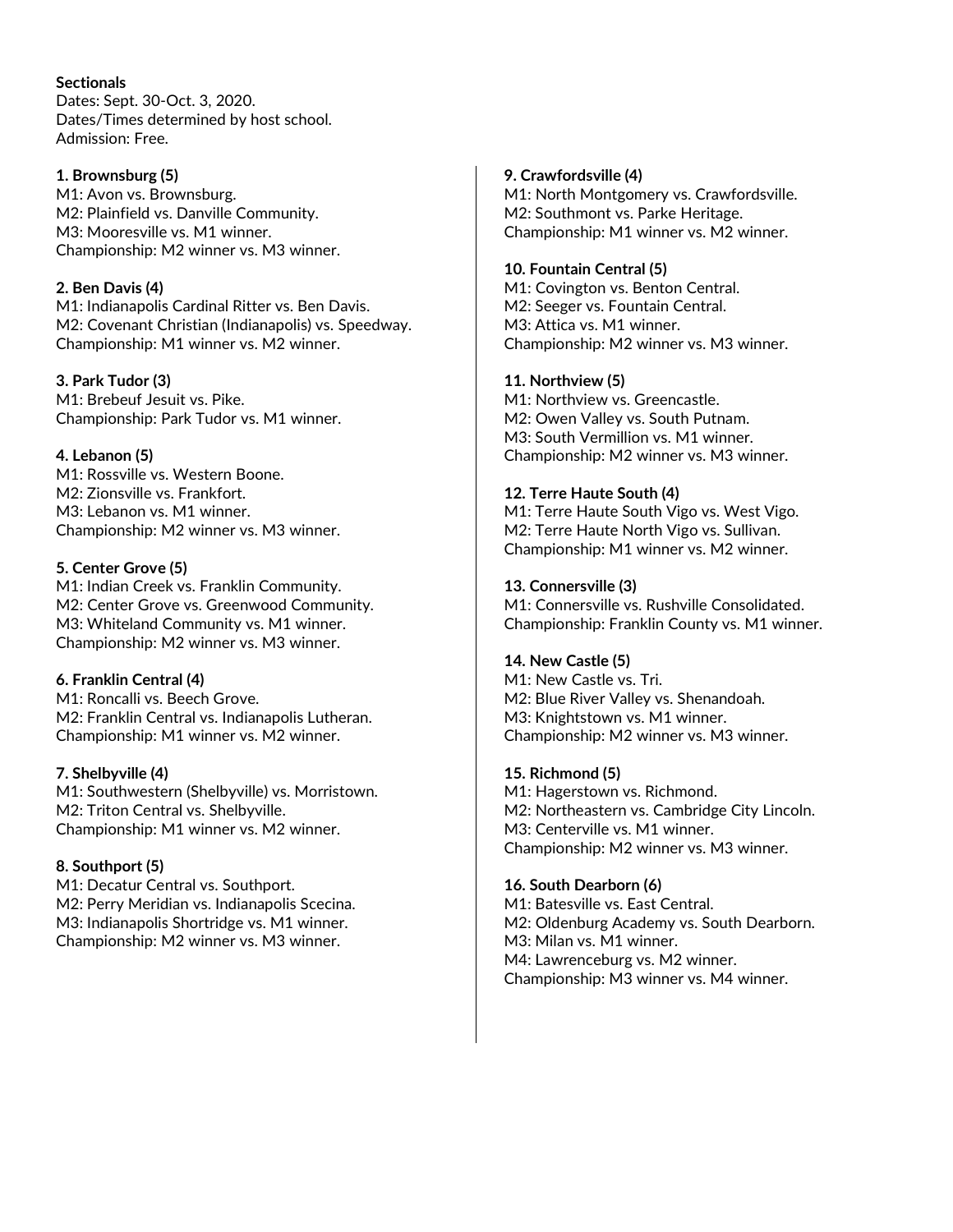17. Jasper (3) M1: Forest Park vs. Southridge. Championship: Jasper vs. M1 winner.

#### 18. Loogootee (4)

M1: Northeast Dubois vs. Paoli. M2: Barr-Reeve vs. Loogootee. Championship: M1 winner vs. M2 winner.

### 19. North Daviess (4)

M1: White River Valley vs. Linton-Stockton. M2: Bloomfield vs. North Daviess. Championship: M1 winner vs. M2 winner.

### 20. Vincennes Lincoln (4)

M1: Vincennes Lincoln vs. South Knox. M2: Washington vs. Vincennes Rivet. Championship: M1 winner vs. M2 winner.

#### 21. Evansville Bosse (at Evansville North) (5)

M1: Evansville Bosse vs. Evansville Memorial. M2: Evansville North vs. Evansville Harrison. M3: Evansville Day vs. M1 winner. Championship: M2 winner vs. M3 winner.

#### 22. Mt. Vernon (4)

M1: Mt. Vernon vs. Evansville Mater Dei. M2: Evansville Reitz vs. Evansville Central. Championship: M1 winner vs. M2 winner.

### 23. Princeton Community (4)

M1: Princeton Community vs. Tecumseh. M2: Wood Memorial vs. Gibson Southern. Championship: M1 winner vs. M2 winner.

### 24. Tell City (5)

M1: South Spencer vs. Castle. M2: Boonville vs. Tell City. M3: Heritage Hills vs. M1 winner. Championship: M2 winner vs. M3 winner.

### 25. Bloomington South (5)

M1: Bloomington South vs. Bloomington North. M2: Bedford North Lawrence vs. Edgewood. M3: Martinsville vs. M1 winner. Championship: M2 winner vs. M3 winner.

#### 26. Columbus North (5)

M1: Columbus East vs. Hauser. M2: Brown County vs. Columbus North. M3: Edinburgh vs. M1 winner. Championship: M2 winner vs. M3 winner.

#### 27. Jennings County (4)

M1: Jennings County vs. Madison Consolidated. M2: Greensburg vs. Southwestern (Hanover). Championship: M1 winner vs. M2 winner.

#### 28. Seymour (5)

M1: Trinity Lutheran vs. Austin. M2: Scottsburg vs. Seymour. M3: Brownstown Central vs. M1 winner. Championship: M2 winner vs. M3 winner.

### 29. Floyd Central (5)

M1: North Harrison vs. Floyd Central. M2: Eastern (Pekin) vs. Crawford County. M3: Salem vs. M1 winner. Championship: M2 winner vs. M3 winner.

#### 30. Jeffersonville (4)

M1: Providence vs. Jeffersonville. M2: Clarksville vs. New Washington. Championship: M1 winner vs. M2 winner.

### 31. New Albany (5)

M1: Corydon Central vs. Christian Academy of Indiana. M2: Lanesville vs. South Central (Elizabeth). M3: New Albany vs. M1 winner. Championship: M2 winner vs. M3 winner.

#### 32. Silver Creek (4)

M1: Henryville vs. Charlestown. M2: Silver Creek vs. Borden. Championship: M1 winner vs. M2 winner.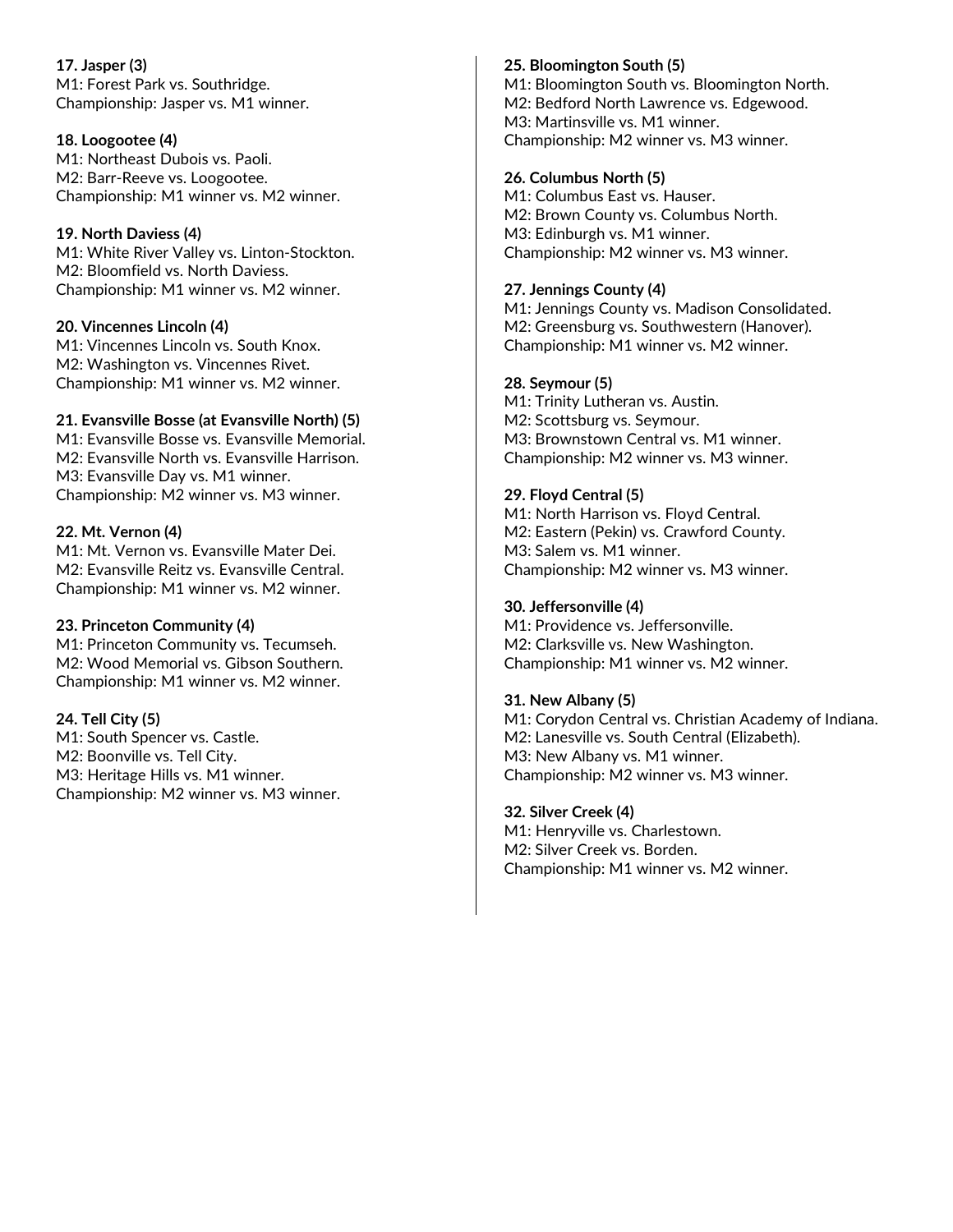# 33. Carroll (Fort Wayne) (6)

M1: Fort Wayne Snider vs. Fort Wayne Blackhawk Christian.

M2: Churubusco vs. Fort Wayne Northrop. M3: Leo vs. M1 winner. M4: Carroll (Fort Wayne) vs. M2 winner. Championship: M3 winner vs. M4 winner.

# 34. Fort Wayne Concordia Lutheran (5)

M1: Fort Wayne South Side vs. New Haven. M2: Fort Wayne North Side vs. Fort Wayne Concordia Lutheran. M3: Fort Wayne Bishop Dwenger vs. M1 winner.

Championship: M2 winner vs. M3 winner.

#### 35. Homestead (4)

M1: Fort Wayne Wayne vs. Fort Wayne Canterbury. M2: Homestead vs. Fort Wayne Bishop Luers. Championship: M1 winner vs. M2 winner.

### 36. Norwell (6)

M1: Bluffton vs. Bellmont. M2: Norwell vs. Adams Central. M3: Huntington North vs. M1 winner. M4: South Adams vs. M2 winner. Championship: M3 winner vs. M4 winner.

### 37. Concord (4)

M1: Northridge vs. Elkhart. M2: Jimtown vs. Concord. Championship: M1 winner vs. M2 winner.

### 38. DeKalb (4)

M1: Fremont vs. DeKalb. M2: Angola vs. Prairie Heights. Championship: M1 winner vs. M2 winner.

### 39. East Noble (5)

M1: West Noble vs. Lakeland. M2: Westview vs. East Noble. M3: Central Noble vs. M1 winner. Championship: M2 winner vs. M3 winner.

### 40. Goshen (4)

M1: Goshen vs. Fairfield. M2: NorthWood vs. Bethany Christian. Championship: M1 winner vs. M2 winner.

# 41. Anderson (5)

M1: Anderson vs. Lapel. M2: Alexandria Monroe vs. Elwood Community. M3: Frankton vs. M1 winner. Championship: M2 winner vs. M3 winner.

# 42. Delta (4)

M1: Muncie Central vs. Muncie Burris. M2: Delta vs. Yorktown. Championship: M1 winner vs. M2 winner.

#### 43. Jay County (4)

M1: Jay County vs. Randolph Southern. M2: Union City vs. Winchester Community. Championship: M1 winner vs. M2 winner.

### 44. Marion (4)

M1: Madison-Grant vs. Marion. M2: Blackford vs. Mississinewa. Championship: M1 winner vs. M2 winner.

### 45. Hamilton Southeastern (4)

M1: Hamilton Southeastern vs. Hamilton Heights. M2: Noblesville vs. Fishers. Championship: M1 winner vs. M2 winner.

### 46. Lawrence North (4)

M1: Lawrence North vs. Lawrence Central. M2: Heritage Christian vs. Warren Central. Championship: M1 winner vs. M2 winner.

### 47. Mt. Vernon (Fortville) (5)

M1: Greenfield-Central vs. New Palestine. M2: Eastern Hancock vs. Pendleton Heights. M3: Mt. Vernon (Fortville) vs. M1 winner. Championship: M2 winner vs. M3 winner.

### 48. North Central (Indianapolis) (3)

M1: Indianapolis Cathedral vs. Indianapolis Bishop Chatard.

Championship: North Central (Indianapolis) vs. M1 winner.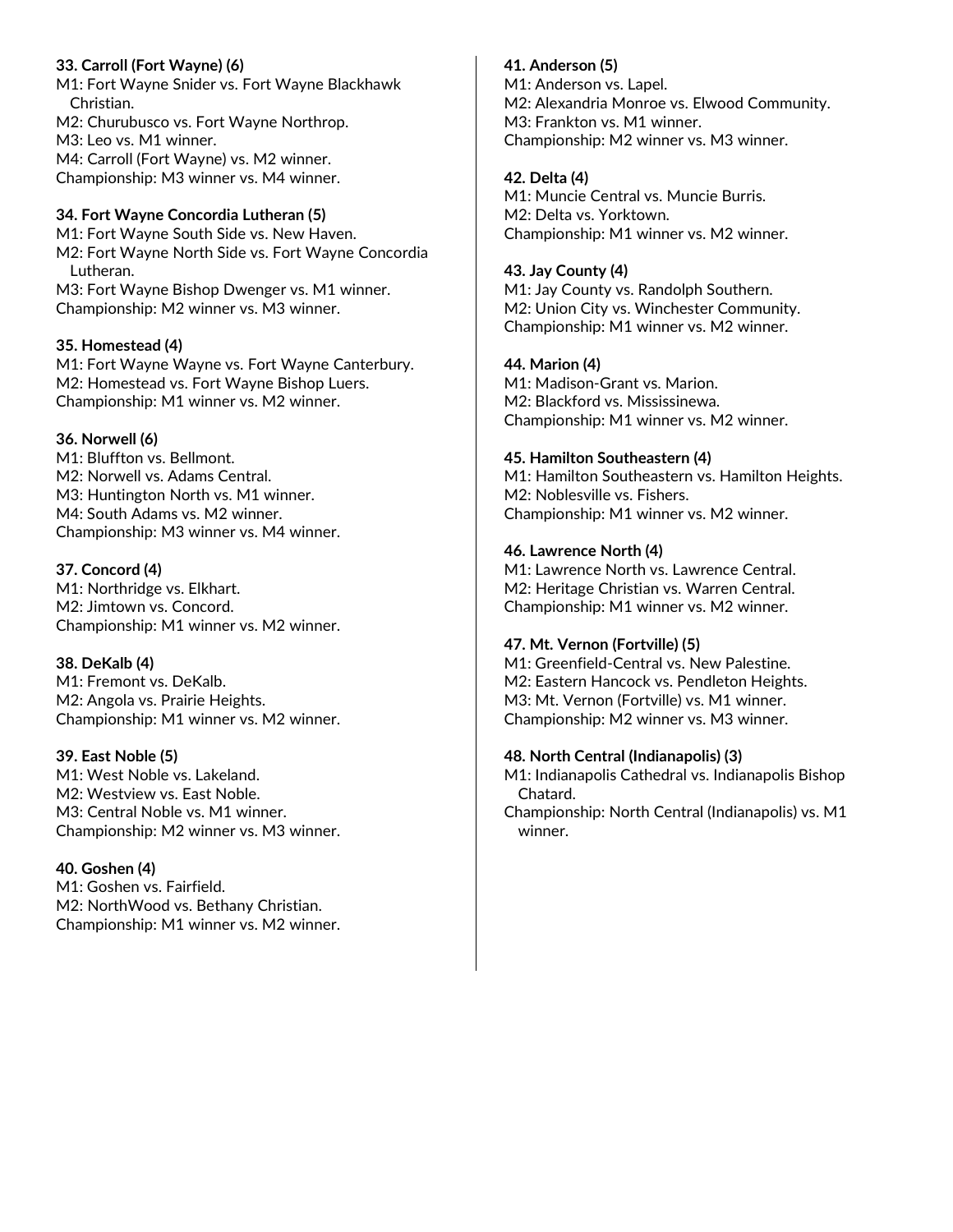49. Bremen (4) M1: Glenn vs. Plymouth. M2: Bremen vs. Triton. Championship: M1 winner vs. M2 winner.

#### 50. Knox (4)

M1: Knox vs. Rochester Community. M2: Culver Academies vs. North Judson-San Pierre. Championship: M1 winner vs. M2 winner.

#### 51. Peru (4)

M1: Manchester vs. Peru. M2: Maconaquah vs. Wabash. Championship: M1 winner vs. M2 winner.

#### 52. Warsaw Community (at Columbia City) (5)

M1: Columbia City vs. Wawasee. M2: Whitko vs. Warsaw Community. M3: Tippecanoe Valley vs. M1 winner. Championship: M2 winner vs. M3 winner.

### 53. Carmel (4)

M1: University vs. Carmel. M2: Guerin Catholic vs. Westfield. Championship: M1 winner vs. M2 winner.

#### 54. Kokomo (6)

M1: Northwestern vs. Taylor. M2: Western vs. Eastern (Greentown). M3: Tipton vs. M1 winner. M4: Kokomo vs. M2 winner. Championship: M3 winner vs. M4 winner.

### 55. Logansport (5)

M1: Logansport vs. Lewis Cass. M2: Delphi Community vs. Twin Lakes. M3: Carroll (Flora) vs. M1 winner. Championship: M2 winner vs. M3 winner.

### 56. West Lafayette (5)

M1: McCutcheon vs. Harrison (West Lafayette). M2: Lafayette Jefferson vs. Lafayette Central Catholic. M3: West Lafayette vs. M1 winner. Championship: M2 winner vs. M3 winner.

#### 57. LaPorte (4)

M1: New Prairie vs. LaPorte. M2: Marquette Catholic vs. Michigan City. Championship: M1 winner vs. M2 winner.

#### 58. Penn (4)

M1: Penn vs. South Bend Adams. M2: Mishawaka vs. Mishawaka Marian. Championship: M1 winner vs. M2 winner.

#### 59. Portage (4)

M1: Valparaiso vs. Wheeler. M2: Chesterton vs. Portage. Championship: M1 winner vs. M2 winner.

#### 60. South Bend Clay (Leeper Park) (4)

M1: South Bend Riley vs. South Bend Clay. M2: South Bend Washington vs. South Bend St. Joseph. Championship: M1 winner vs. M2 winner.

#### 61. Crown Point (6)

M1: Kankakee Valley vs. Rensselaer Central. M2: Lowell vs. Lake Central. M3: Hanover Central vs. M1 winner. M4: Crown Point vs. M2 winner. Championship: M3 winner vs. M4 winner.

#### 62. East Chicago Central (4)

M1: Hammond Academy S&T vs. River Forest. M2: Hammond Morton vs. East Chicago Central. Championship: M1 winner vs. M2 winner.

### 63. Hobart (4)

M1: Andrean vs. Merrillville. M2: Hobart vs. Lake Station Edison. Championship: M1 winner vs. M2 winner.

#### 64. Munster (5)

M1: Munster vs. Highland. M2: Illiana Christian vs. Griffith. M3: Calumet vs. M1 winner. Championship: M2 winner vs. M3 winner.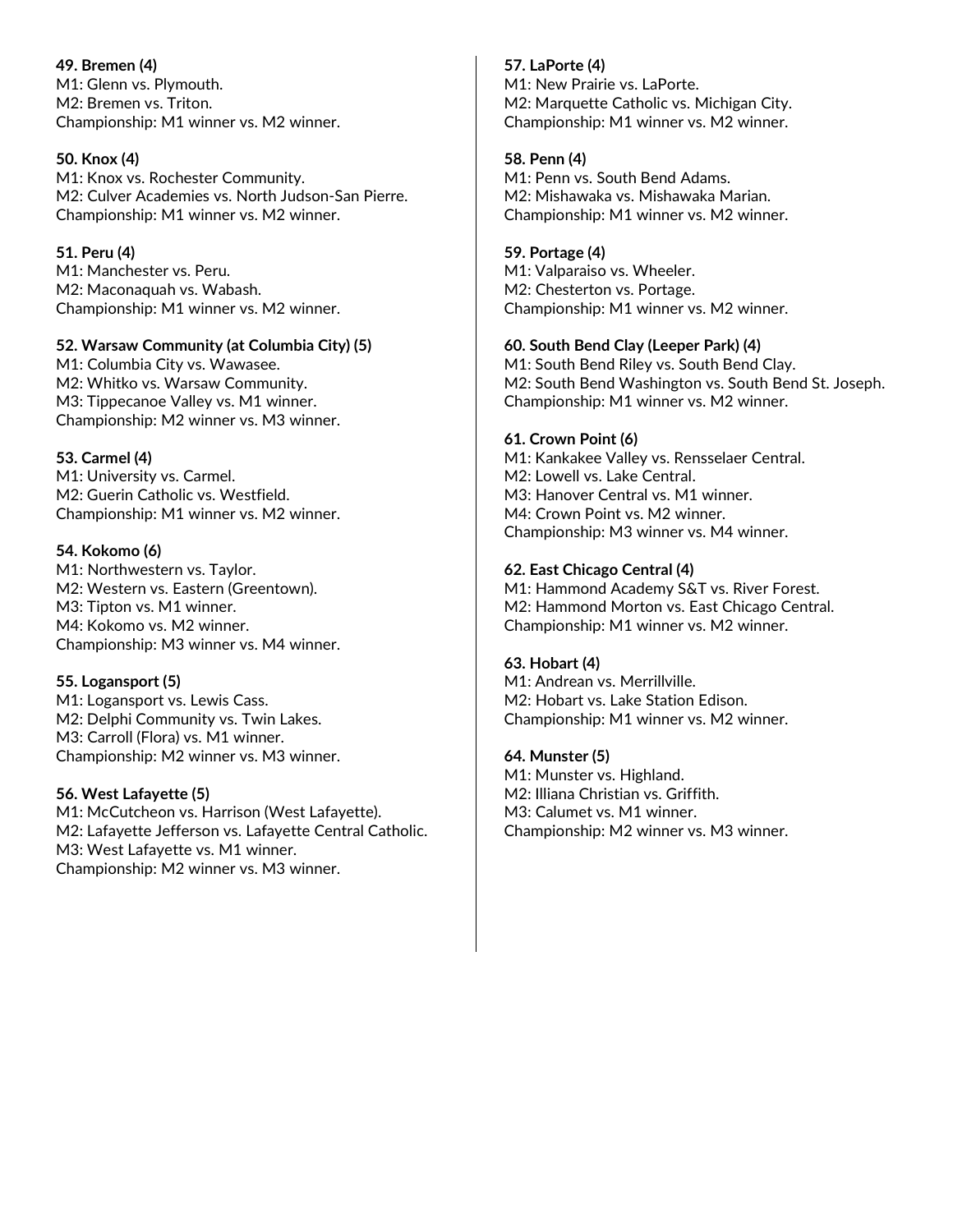# Regionals

Dates: Oct. 6-7, 2020. Times: Determined by host school. Admission: \$5 per day.

### 1. Brownsburg

Match 1: Ben Davis winner vs Brownsburg winner Match 2: Park Tudor winner vs Lebanon winner Championship: Match 1 winner vs. Match 2 winner.

### 2. Center Grove

Match 1: Center Grove winner vs Shelbyville winner Match 2: Franklin Central winner vs Southport winner Championship: Match 1 winner vs. Match 2 winner.

### 3. Crawfordsville

Match 1: Fountain Central winner vs Crawfordsville winner

Match 2: Terre Haute South winner vs Northview winner Championship: Match 1 winner vs. Match 2 winner.

### 4. Richmond

Match 1: South Dearborn winner vs New Castle winner Match 2: Richmond winner vs Connersville winner Championship: Match 1 winner vs. Match 2 winner.

### 5. Jasper

Match 1: Loogootee winner vs Jasper winner Match 2: Vincennes Lincoln winner vs North Daviess winner

Championship: Match 1 winner vs. Match 2 winner.

### 6. Evansville Bosse (at Evansville North)

Match 1: Tell City winner vs Mt. Vernon winner Match 2: Evansville Bosse winner vs Princeton

Community winner

Championship: Match 1 winner vs. Match 2 winner.

### 7. Bloomington North

Match 1: Bloomington South winner vs Seymour winner Match 2: Columbus North winner vs Jennings County winner

Championship: Match 1 winner vs. Match 2 winner.

### 8. Silver Creek

Match 1: New Albany winner vs Floyd Central winner Match 2: Silver Creek winner vs Jeffersonville winner Championship: Match 1 winner vs. Match 2 winner.

### 9. Carroll (Fort Wayne)

Match 1: Fort Wayne Concordia Lutheran winner vs Norwell winner

Match 2: Carroll (Fort Wayne) winner vs Homestead winner

Championship: Match 1 winner vs. Match 2 winner.

#### 10. Concord

Match 1: Goshen winner vs East Noble winner Match 2: Dekalb winner vs Concord winner Championship: Match 1 winner vs. Match 2 winner.

### 11. Marion

Match 1: Delta winner vs Marion winner Match 2: Anderson winner vs Jay County winner Championship: Match 1 winner vs. Match 2 winner.

#### 12. North Central (Indianapolis)

Match 1: North Central (Indianapolis) winner vs Hamilton Southeastern winner

- Match 2: Lawrence North winner vs Mt. Vernon (Fortville) winner
- Championship: Match 1 winner vs. Match 2 winner.

# 13. Peru

Match 1: Warsaw Community winner vs Knox winner Match 2: Peru winner vs Bremen winner Championship: Match 1 winner vs. Match 2 winner.

### 14. Kokomo

Match 1: Carmel winner vs Logansport winner Match 2: Kokomo winner vs West Lafayette winner Championship: Match 1 winner vs. Match 2 winner.

#### 15. LaPorte

Match 1: South Bend Clay winner vs Portage winner Match 2: Penn winner vs LaPorte winner Championship: Match 1 winner vs. Match 2 winner.

### 16. Munster

Match 1: Crown Point winner vs Hobart winner Match 2: Munster winner vs East Chicago Central winner Championship: Match 1 winner vs. Match 2 winner.